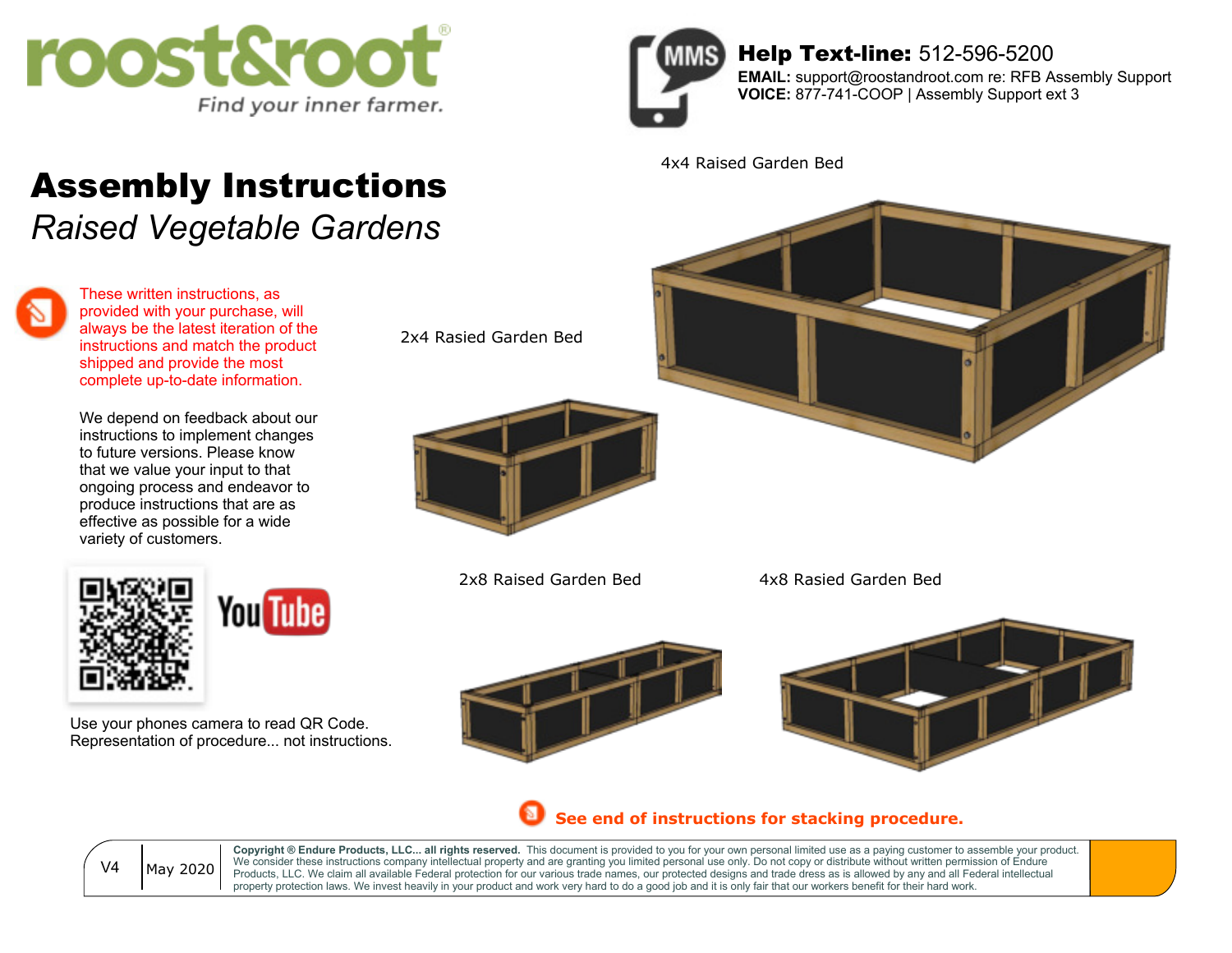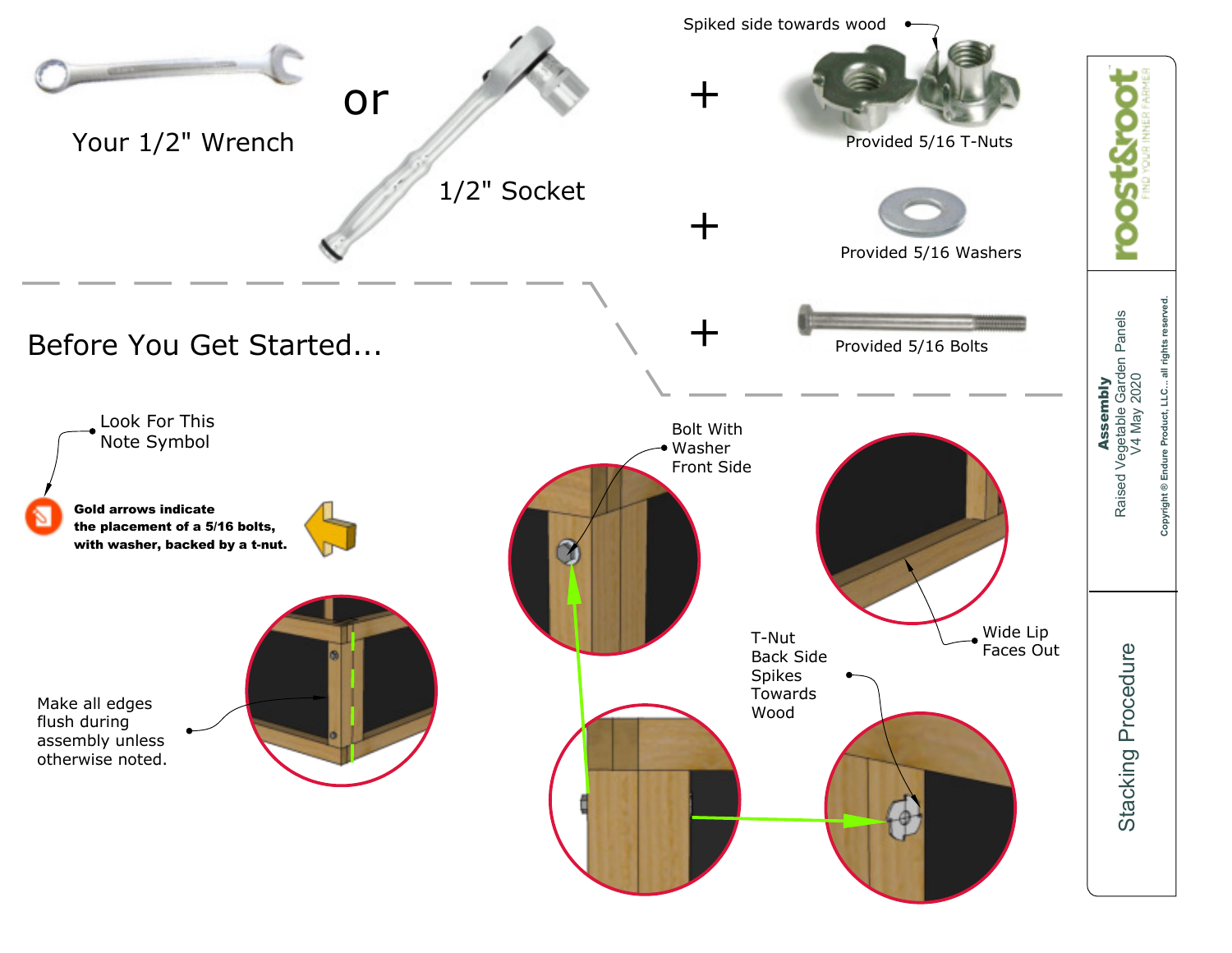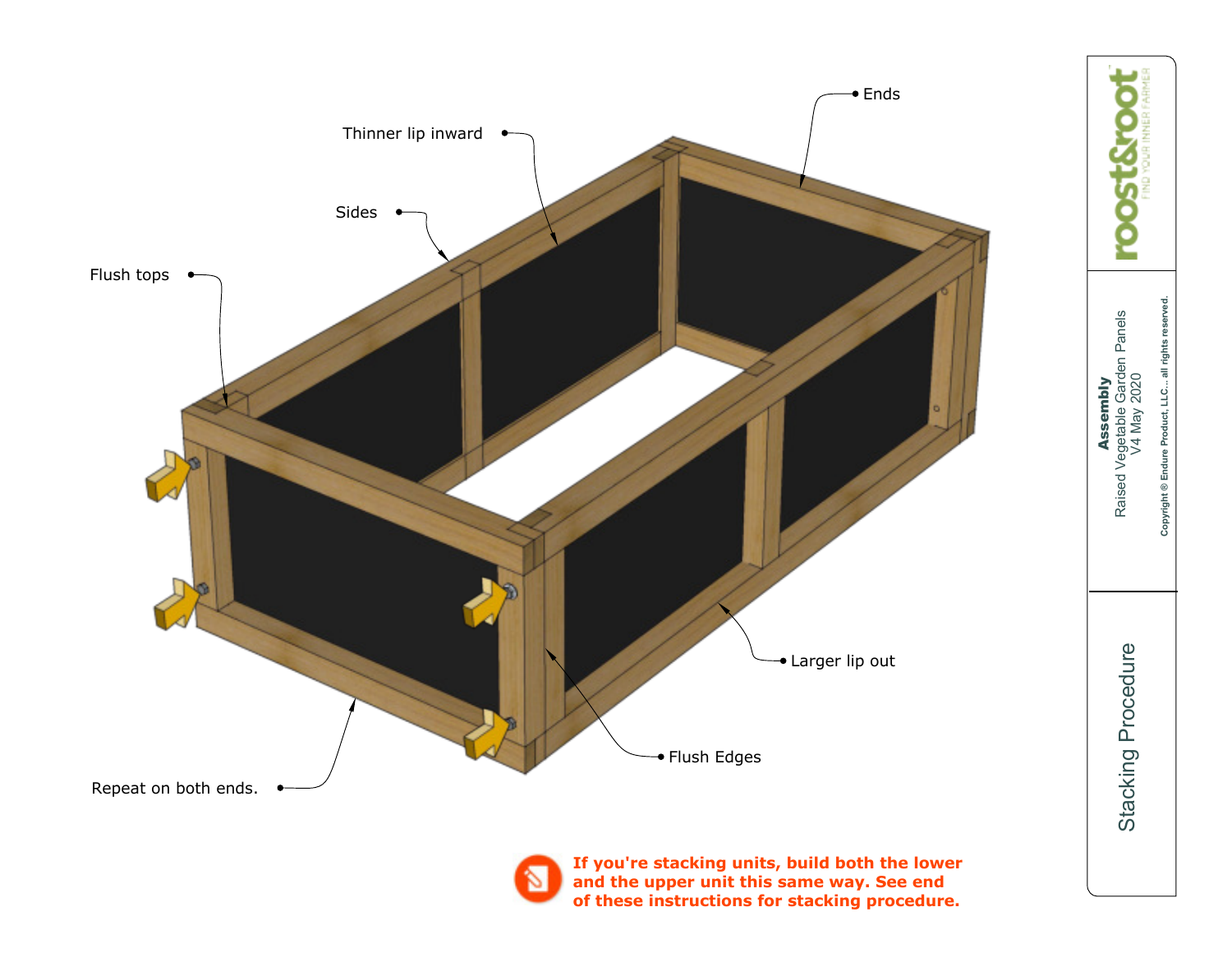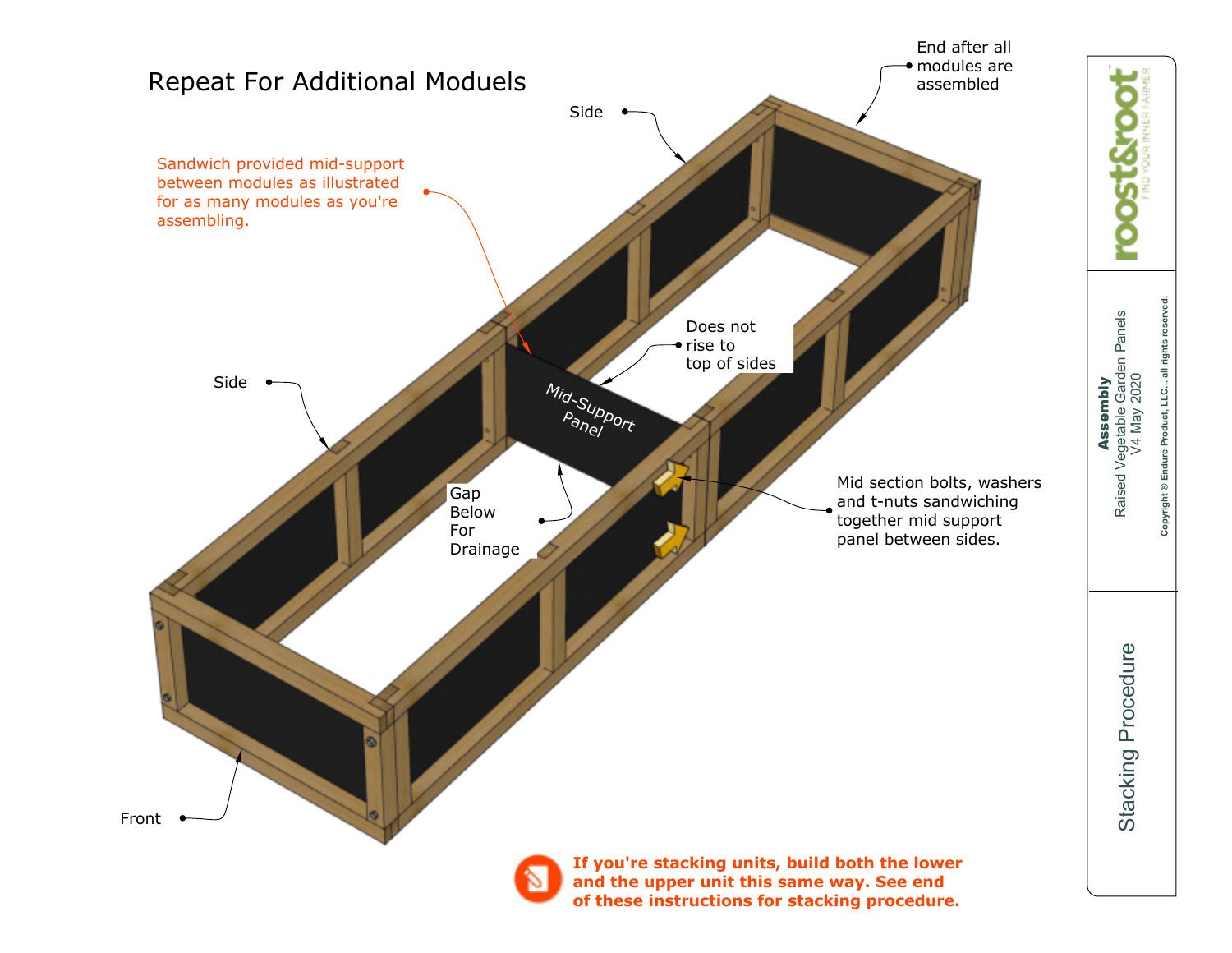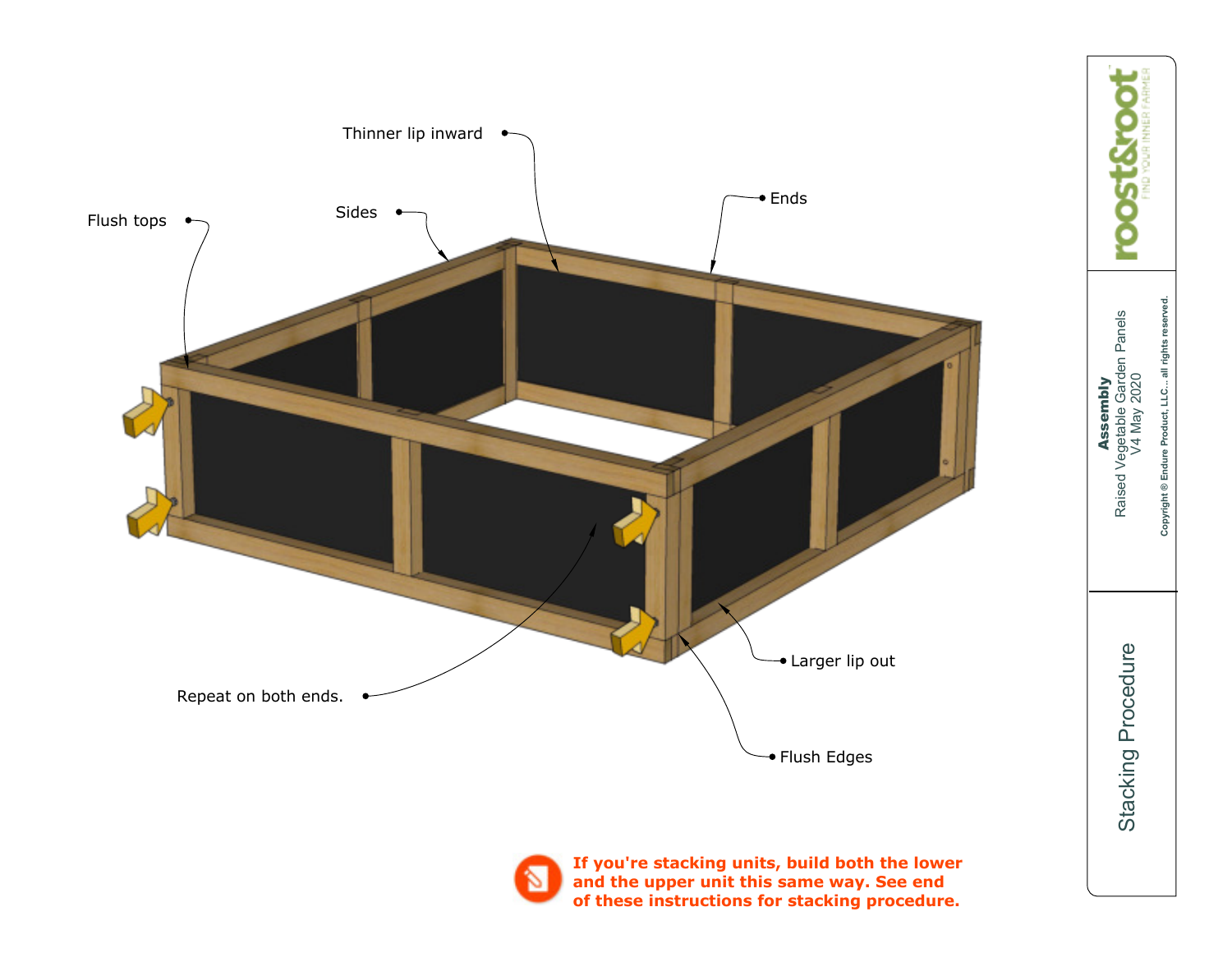

**Copyright ® Endure Product, LLC... all rights reserved.**  Copyright ® Endure Product, LLC... all rights reserved. Raised Vegetable Garden Panels Assembly V4 May 2020

> Stacking Procedure Stacking Procedure